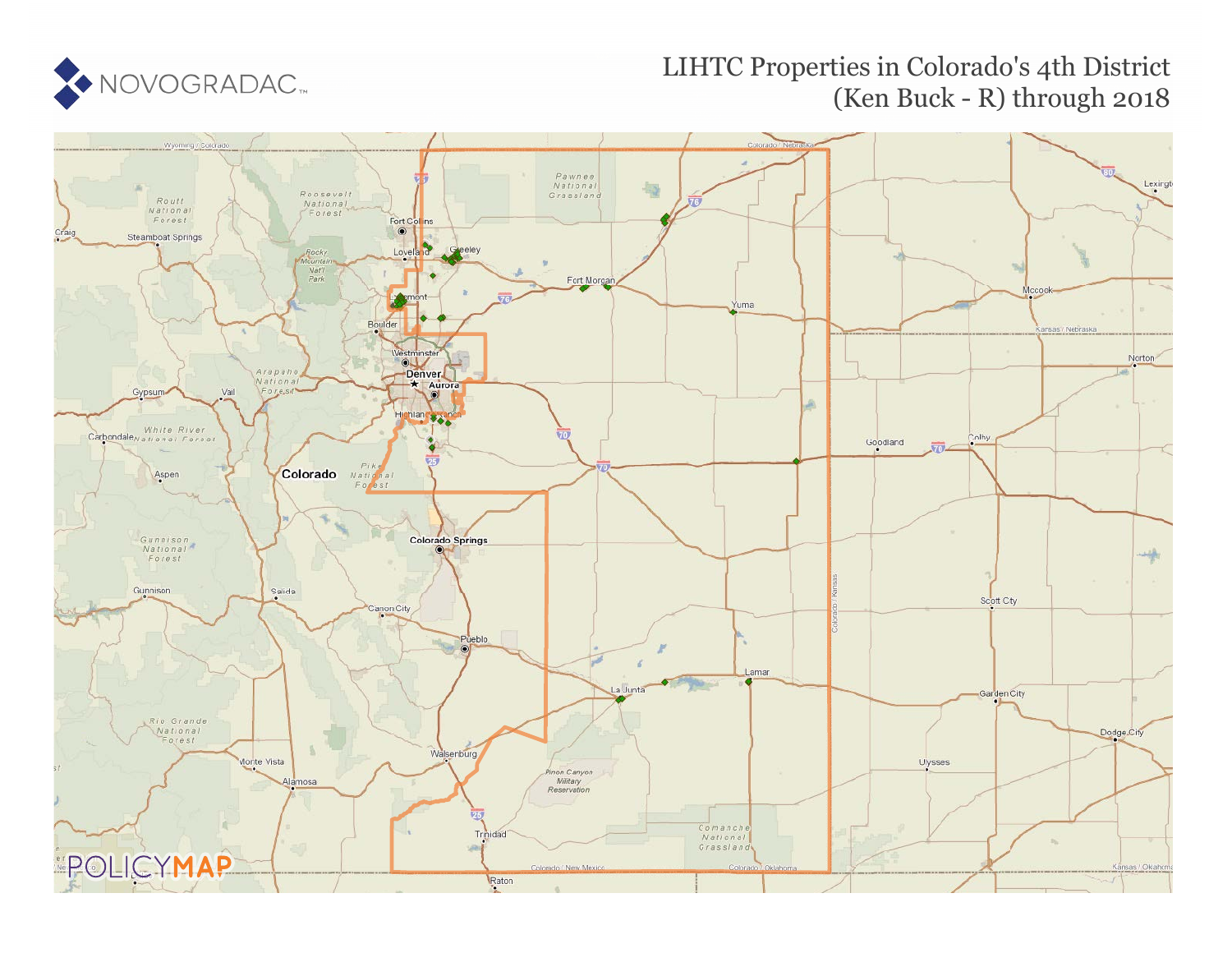| <b>Project Name</b>                    | <b>Address</b>                                   | <b>City</b>                                                                | <b>State</b> | <b>Zip Code</b> | Nonprofit<br><b>Sponsor</b> | <b>Allocation</b><br>Year | Annual<br><b>Allocated</b><br><b>Amount</b> | in Service           | <b>Year Placed Construction</b><br>Type | <b>Total</b><br><b>Units</b> | Low<br><b>Income</b><br><b>Units</b> | <b>Rent or</b><br><b>Income</b><br><b>Ceiling</b> | <b>Credit</b><br><b>Percentag Exempt</b><br>$\bullet$ | Tax-<br><b>Bond</b> | <b>HUD Multi-</b><br>Family<br><b>Financing/Rent</b><br>al Assistance |
|----------------------------------------|--------------------------------------------------|----------------------------------------------------------------------------|--------------|-----------------|-----------------------------|---------------------------|---------------------------------------------|----------------------|-----------------------------------------|------------------------------|--------------------------------------|---------------------------------------------------|-------------------------------------------------------|---------------------|-----------------------------------------------------------------------|
| <b>APEX MERIDIAN</b>                   | 363<br><b>INVERNESS</b><br><b>PKWY</b>           | ENGLEWOOD                                                                  | $_{\rm CO}$  | 80112           |                             | Insufficient<br>Data      | \$0                                         | Insufficient<br>Data | Not Indicated                           | 121                          | $\mathbf 0$                          |                                                   | Not<br>Indicated                                      |                     |                                                                       |
| <b>AUBURN RIDGE</b>                    | <b>1101 AUBURN</b><br>DR                         | <b>CASTLE ROCK</b>                                                         | $_{\rm CO}$  | 80109           |                             | 2013                      | \$0                                         | Insufficient<br>Data | Not Indicated                           | 80                           | $\mathbf 0$                          |                                                   | Not<br>Indicated                                      |                     |                                                                       |
| MORNINGSIDE<br><b>HEIGHTS</b>          | 1516 E SIXTH<br><b>ST</b>                        | <b>LA JUNTA</b>                                                            | $_{\rm CO}$  | 81050           |                             | 2013                      | $\$0$                                       | Insufficient<br>Data | Not Indicated                           | 46                           | $\mathbf 0$                          |                                                   | Not<br>Indicated                                      |                     |                                                                       |
| <b>CARROLL APTS</b>                    | 418 EDISON ST BRUSH                              |                                                                            | $_{\rm CO}$  | 80723           | Yes                         | 1992                      | \$0                                         | 1992                 | Acquisition and<br>Rehab                | 12                           | 12                                   |                                                   | <b>Both 30%</b><br>and 70%<br>present<br>value        | ${\bf No}$          |                                                                       |
| 204 14TH STREET                        | 204 14TH ST                                      | <b>GREELEY</b>                                                             | $_{\rm CO}$  | 80631           |                             | Insufficient<br>Data      | $\boldsymbol{\mathsf{S}}$                   | 1993                 | Not Indicated                           | 16                           | $\mathbf 0$                          |                                                   | Not<br>Indicated                                      |                     |                                                                       |
| <b>SW PROPERTIES</b>                   | 1706 S 11TH ST LAMAR                             |                                                                            | $_{\rm CO}$  | 81052           | $\mathbf{No}$               | 1992                      | \$0                                         | 1993                 | Acquisition and<br>Rehab                | $\bf 27$                     | 14                                   |                                                   | <b>Both 30%</b><br>and 70%<br>present<br>value        | $\rm No$            |                                                                       |
| <b>BRUSH VILLAGE</b>                   | <b>1 WEISBART ST BRUSH</b>                       |                                                                            | $_{\rm CO}$  | 80723           | Yes                         | 1992                      | \$0                                         | 1994                 | Acquisition and<br>Rehab                | 60                           | 60                                   |                                                   | 70%<br>present<br>value                               | No                  |                                                                       |
| <b>RIVERVIEW APTS</b><br>(FORT MORGAN) | AVE                                              | $\begin{tabular}{ll} 1605 E NINTH & \text{FORT MORGAN} & CO \end{tabular}$ |              | 80701           | No                          | 1994                      | \$0                                         | 1994                 | <b>New Construction</b>                 | 24                           | 15                                   |                                                   | 30 %<br>present<br>value                              | No                  |                                                                       |
| <b>COFFMAN</b><br><b>TOWNHOME</b>      | $230 \, \mbox{COFFMAN}$ LONGMONT<br><b>ST</b>    |                                                                            | $_{\rm CO}$  | 80501           | No                          | 1994                      | \$0                                         | 1995                 | <b>New Construction</b>                 | 17                           | 17                                   |                                                   | 70%<br>present<br>value                               | No                  |                                                                       |
| <b>KIMBARK 1200</b>                    | $1200\,$ KIMBARK $_{\rm{LONGMONT}}$<br><b>ST</b> |                                                                            | $_{\rm CO}$  | 80501           | $\mathbf{No}$               | 1994                      | \$0                                         | 1995                 | <b>New Construction</b>                 | 48                           | 48                                   |                                                   | 70%<br>present<br>value                               | No                  |                                                                       |
| PIONEER APTS                           | AVE                                              | 105 GATEWAY FORT MORGAN CO                                                 |              | 80701           | No                          | 1995                      | \$0                                         | 1995                 | New Construction                        | 24                           | 23                                   |                                                   | 30 %<br>present<br>value                              | No                  |                                                                       |
| <b>EASTGLEN APTS</b>                   | 630 LASHLEY<br><b>ST</b>                         | <b>LONGMONT</b>                                                            | $_{\rm CO}$  | 80504           | $\mathbf{No}$               | 1996                      | \$0                                         | 1996                 | <b>New Construction</b>                 | 102                          | 21                                   |                                                   | <b>Both 30%</b><br>and 70%<br>present<br>value        | $\mathbf {No}$      |                                                                       |
| <b>OTERO VILLAS APTS</b>               | 1612 CARSON<br>AVE                               | <b>LA JUNTA</b>                                                            | $_{\rm CO}$  | 81050           | No                          | 1994                      | \$0                                         | 1996                 | <b>New Construction</b>                 | 16                           | 16                                   |                                                   | 30 %<br>present<br>value                              | No                  |                                                                       |

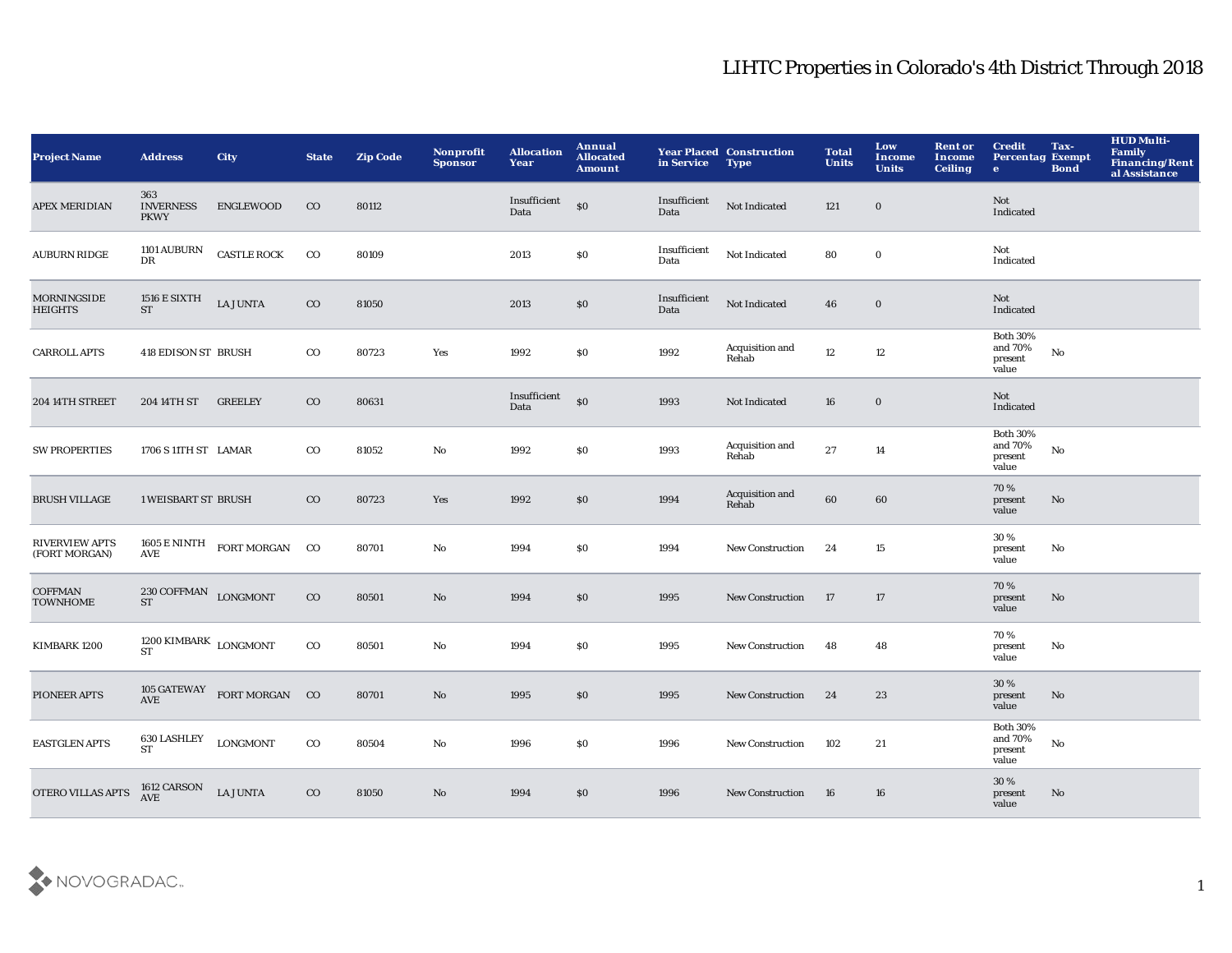| <b>Project Name</b>                       | <b>Address</b>                              | <b>City</b>            | <b>State</b> | <b>Zip Code</b> | <b>Nonprofit</b><br><b>Sponsor</b> | <b>Allocation</b><br>Year | Annual<br><b>Allocated</b><br><b>Amount</b> | in Service | <b>Year Placed Construction</b><br><b>Type</b> | <b>Total</b><br><b>Units</b> | Low<br>Income<br><b>Units</b> | <b>Rent or</b><br><b>Income</b><br><b>Ceiling</b> | <b>Credit</b><br><b>Percentag Exempt</b><br>$\bullet$ | Tax-<br><b>Bond</b> | <b>HUD Multi-</b><br><b>Family</b><br><b>Financing/Rent</b><br>al Assistance |
|-------------------------------------------|---------------------------------------------|------------------------|--------------|-----------------|------------------------------------|---------------------------|---------------------------------------------|------------|------------------------------------------------|------------------------------|-------------------------------|---------------------------------------------------|-------------------------------------------------------|---------------------|------------------------------------------------------------------------------|
| PLATTE VALLEY<br><b>VILLAGE</b>           | 1331 PLATTE ST STERLING                     |                        | $_{\rm CO}$  | 80751           | Yes                                | 1997                      | \$0                                         | 1997       | New Construction                               | 48                           | 24                            |                                                   | 30%<br>present<br>value                               | Yes                 |                                                                              |
| <b>SUNSHINE VILLAGE</b><br><b>APTS</b>    | 121 LOCUST<br>AVE                           | <b>LAS ANIMAS</b>      | $\rm{CO}$    | 81054           | Yes                                | 1996                      | \$0                                         | 1997       | <b>New Construction</b>                        | 25                           | 25                            |                                                   | 70%<br>present<br>value                               | No                  |                                                                              |
| PINES AT CASTLE<br><b>ROCK PHASE I</b>    | 2220<br>DR N                                | CASTLEGATE CASTLE ROCK | $_{\rm CO}$  | 80108           | No                                 | 1997                      | \$0                                         | 1997       | <b>New Construction</b>                        | 248                          | 107                           |                                                   | 30%<br>present<br>value                               | Yes                 |                                                                              |
| VILLA TOWNHOMES 615 S IVY ST              |                                             | <b>YUMA</b>            | $_{\rm CO}$  | 80759           | Yes                                | 1997                      | $\$0$                                       | 1997       | <b>New Construction</b>                        | 20                           | 10                            |                                                   | 30 %<br>present<br>value                              | Yes                 |                                                                              |
| <b>FULTON AVENUE</b><br><b>APTS</b>       | 830 FULTON<br>AVE                           | <b>FORT LUPTON</b>     | $_{\rm CO}$  | 80621           | No                                 | 1997                      | \$0                                         | 1998       | Acquisition and<br>Rehab                       | $11\,$                       | $11\,$                        |                                                   | 30%<br>present<br>value                               | No                  |                                                                              |
| <b>LA CASA ROSA</b>                       | 1011 C ST                                   | <b>GREELEY</b>         | $_{\rm CO}$  | 80631           | No                                 | 1997                      | \$0                                         | 1998       | <b>New Construction</b>                        | 14                           | 14                            |                                                   | 70%<br>present<br>value                               | No                  |                                                                              |
| <b>MONTVIEW</b><br><b>MEADOWS</b>         | 1244 HUNTER $_{\rm{LONGMONT}}$<br><b>CT</b> |                        | $_{\rm CO}$  | 80501           | No                                 | 1997                      | \$0                                         | 1998       | <b>New Construction</b>                        | 27                           | 27                            |                                                   | 30%<br>present<br>value                               | Yes                 |                                                                              |
| <b>STAGECOACH</b><br><b>GARDENS</b>       | 1126 THIRD ST GREELEY                       |                        | $\rm{CO}$    | 80631           | No                                 | 1997                      | \$0                                         | 1998       | <b>New Construction</b>                        | 30                           | 30                            |                                                   | 70%<br>present<br>value                               | No                  |                                                                              |
| PINES AT CASTLE<br><b>ROCK II</b>         | 2220<br>DR N                                | CASTLEGATE CASTLE ROCK | $_{\rm CO}$  | 80108           |                                    | Insufficient<br>Data      | \$0                                         | 1998       | Not Indicated                                  | 248                          | $\boldsymbol{0}$              |                                                   | Not<br>Indicated                                      |                     |                                                                              |
| <b>CREEK STONE APTS</b>                   | 3775 W 25TH<br><b>ST</b>                    | <b>GREELEY</b>         | $_{\rm CO}$  | 80634           | No                                 | 2000                      | \$0                                         | 1999       | <b>New Construction</b>                        | 200                          | 43                            |                                                   | 30 %<br>present<br>value                              | Yes                 |                                                                              |
| <b>DACONO SENIOR</b><br>APTS              | 412 SEVENTH<br><b>ST</b>                    | <b>DACONO</b>          | $_{\rm CO}$  | 80514           | Yes                                | 1998                      | \$0                                         | 1999       | New Construction                               | 20                           | 20                            |                                                   | 70%<br>present<br>value                               | No                  |                                                                              |
| <b>SENTER WEST</b><br><b>VILLAGE APTS</b> | 2665 SENTER<br><b>AVE</b>                   | <b>BURLINGTON</b>      | $_{\rm CO}$  | 80807           | Yes                                | 1998                      | \$0                                         | 1999       | <b>New Construction</b>                        | 29                           | 17                            |                                                   | 70%<br>present<br>value                               | No                  |                                                                              |
| <b>CLOVERBASIN</b><br><b>VILLAGE I</b>    | 630 S PECK DR LONGMONT                      |                        | $_{\rm CO}$  | 80503           | No                                 | 2002                      | <b>SO</b>                                   | 2000       | <b>New Construction</b>                        | 176                          | 175                           |                                                   | 30%<br>present<br>value                               | Yes                 |                                                                              |

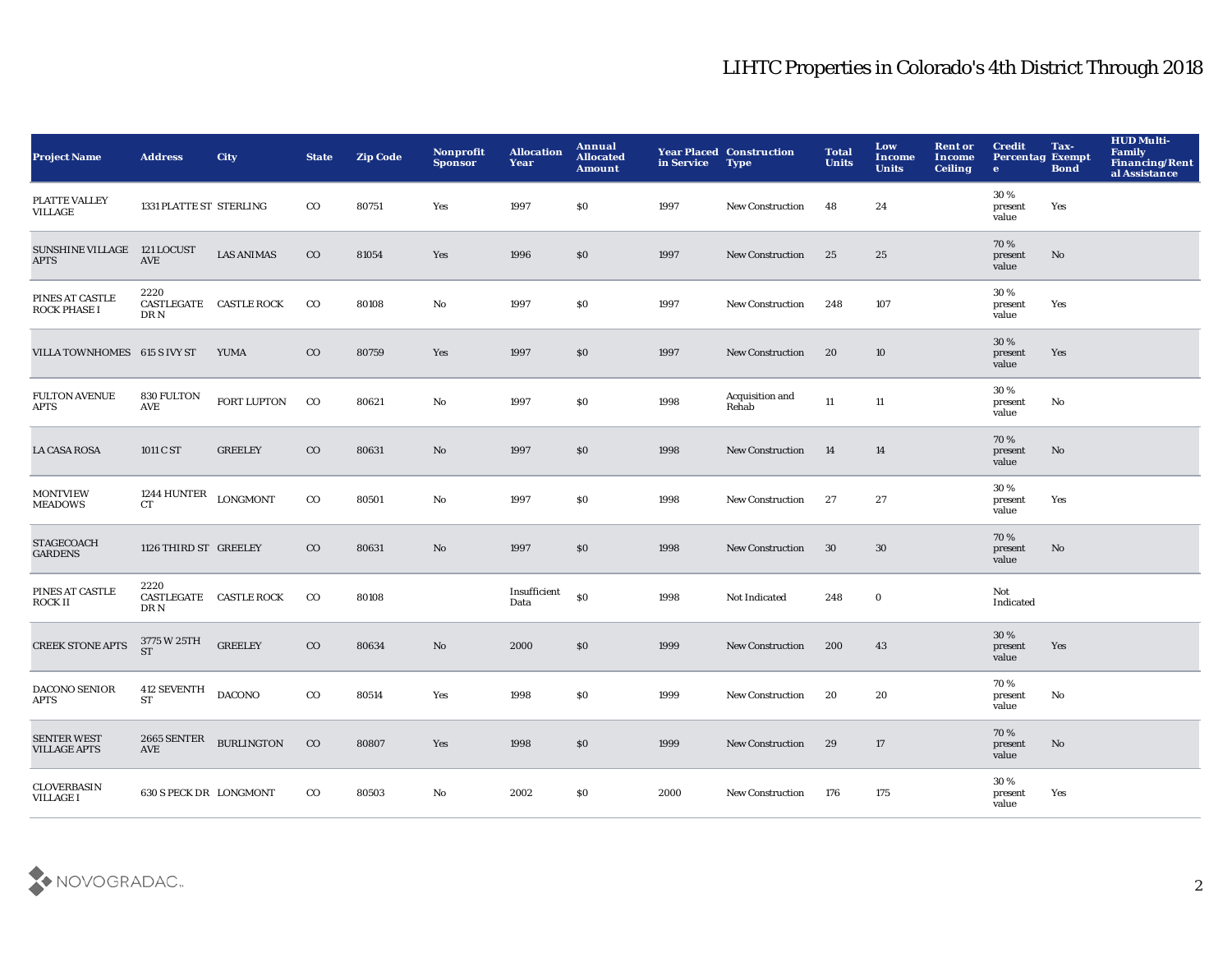| <b>Project Name</b>                                   | <b>Address</b>                              | <b>City</b>             | <b>State</b> | <b>Zip Code</b> | Nonprofit<br><b>Sponsor</b> | <b>Allocation</b><br>Year | Annual<br><b>Allocated</b><br><b>Amount</b> | in Service | <b>Year Placed Construction</b><br><b>Type</b> | <b>Total</b><br><b>Units</b> | Low<br>Income<br><b>Units</b> | <b>Rent or</b><br><b>Income</b><br><b>Ceiling</b> | <b>Credit</b><br><b>Percentag Exempt</b><br>$\bullet$ | Tax-<br><b>Bond</b> | <b>HUD Multi-</b><br><b>Family</b><br><b>Financing/Rent</b><br>al Assistance |
|-------------------------------------------------------|---------------------------------------------|-------------------------|--------------|-----------------|-----------------------------|---------------------------|---------------------------------------------|------------|------------------------------------------------|------------------------------|-------------------------------|---------------------------------------------------|-------------------------------------------------------|---------------------|------------------------------------------------------------------------------|
| PARKER HILLTOP<br><b>APTS</b>                         | 19735<br><b>CLUBHOUSE</b><br>DR             | <b>PARKER</b>           | $_{\rm CO}$  | 80138           | No                          | 2001                      | \$0                                         | 2000       | <b>New Construction</b>                        | 312                          | 125                           |                                                   | 30%<br>present<br>value                               | Yes                 |                                                                              |
| PINES AT CASTLE<br>ROCK PHASE III                     | 2220<br>DR N                                | CASTLEGATE CASTLE ROCK  | $_{\rm CO}$  | 80108           | No                          | 2001                      | \$0                                         | 2000       | <b>New Construction</b>                        | 134                          | 67                            |                                                   | 30%<br>present<br>value                               | Yes                 |                                                                              |
| <b>QUAIL VILLAGE</b>                                  | 321 QUAIL RD LONGMONT                       |                         | $_{\rm CO}$  | 80501           | No                          | 1998                      | \$0                                         | 2000       | <b>New Construction</b>                        | 72                           | 43                            |                                                   | 70%<br>present<br>value                               | No                  |                                                                              |
| SAND LILY ASSISTED 2000 ROBIN<br><b>CARE FACILITY</b> | RD                                          | <b>STERLING</b>         | $_{\rm CO}$  | 80751           | No                          | 1998                      | \$0                                         | 2000       | <b>New Construction</b>                        | -27                          | 20                            |                                                   | 70%<br>present<br>value                               | No                  |                                                                              |
| <b>WHITCOMB APTS</b>                                  | 1503<br>FILLMORE ST STERLING                |                         | $\rm{CO}$    | 80751           | No                          | 2002                      | \$0                                         | 2000       | <b>New Construction</b>                        | 90                           | 45                            |                                                   | 30%<br>present<br>value                               | Yes                 |                                                                              |
| <b>CLOVER BASIN</b><br><b>VILLAGE III</b>             | 630 S PECK DR LONGMONT                      |                         | $_{\rm CO}$  | 80503           | No                          | 1999                      | \$0                                         | 2001       | <b>New Construction</b>                        | 84                           | 50                            |                                                   | 70%<br>present<br>value                               | No                  |                                                                              |
| MEEKER COMMONS 911 SIXTH ST GREELEY                   |                                             |                         | $\rm{CO}$    | 80631           | No                          | 2000                      | \$0                                         | 2001       | <b>New Construction</b>                        | 104                          | 84                            |                                                   | 30 %<br>present<br>value                              | Yes                 |                                                                              |
| PLAINS VIEW APTS                                      | 1705 S 11TH ST LAMAR                        |                         | $_{\rm CO}$  | 81052           | No                          | 2001                      | \$0                                         | 2001       | <b>New Construction</b>                        | 45                           | 45                            |                                                   | 70%<br>present<br>value                               | No                  |                                                                              |
| <b>CLOVERBASIN</b><br><b>VILLAGE III</b>              | 630 S PECK DR LONGMONT                      |                         | $\rm{CO}$    | 80503           |                             | Insufficient<br>Data      | \$0                                         | 2001       | Not Indicated                                  | 84                           | $\bf{0}$                      |                                                   | Not<br>Indicated                                      |                     |                                                                              |
| <b>ASPEN MEADOWS</b><br>(LONGMONT)                    | <b>70 21ST AVE</b>                          | LONGMONT                | $_{\rm CO}$  | 80501           | No                          | 2002                      | \$0                                         | 2002       | <b>New Construction</b>                        | 50                           | 50                            |                                                   | 30%<br>present<br>value                               | Yes                 |                                                                              |
| RESERVE AT CASTLE<br><b>HIGHLANDS</b>                 | 1040<br><b>HIGHLAND</b><br><b>VISTA AVE</b> | <b>CASTLE ROCK</b>      | $\rm{CO}$    | 80109           | No                          | 2000                      | \$0                                         | 2002       | <b>New Construction</b>                        | 200                          | 200                           |                                                   | 30%<br>present<br>value                               | Yes                 |                                                                              |
| <b>CLOVERBASIN</b><br><b>VILLAGE II</b>               | 630 S PECK DR LONGMONT                      |                         | $_{\rm CO}$  | 80503           |                             | Insufficient<br>Data      | \$0                                         | 2002       | Not Indicated                                  | 162                          | $\bf{0}$                      |                                                   | Not<br>Indicated                                      |                     |                                                                              |
| <b>MEADOWS</b><br><b>TOWNHOUSE APTS</b><br>AHPC       | 1105<br><b>WAVE</b>                         | MOUNTAINVIE FORT LUPTON | $_{\rm CO}$  | 80621           | No                          | 2004                      | \$0                                         | 2003       | Acquisition and<br>Rehab                       | 51                           | 50                            |                                                   | 30%<br>present<br>value                               | Yes                 |                                                                              |

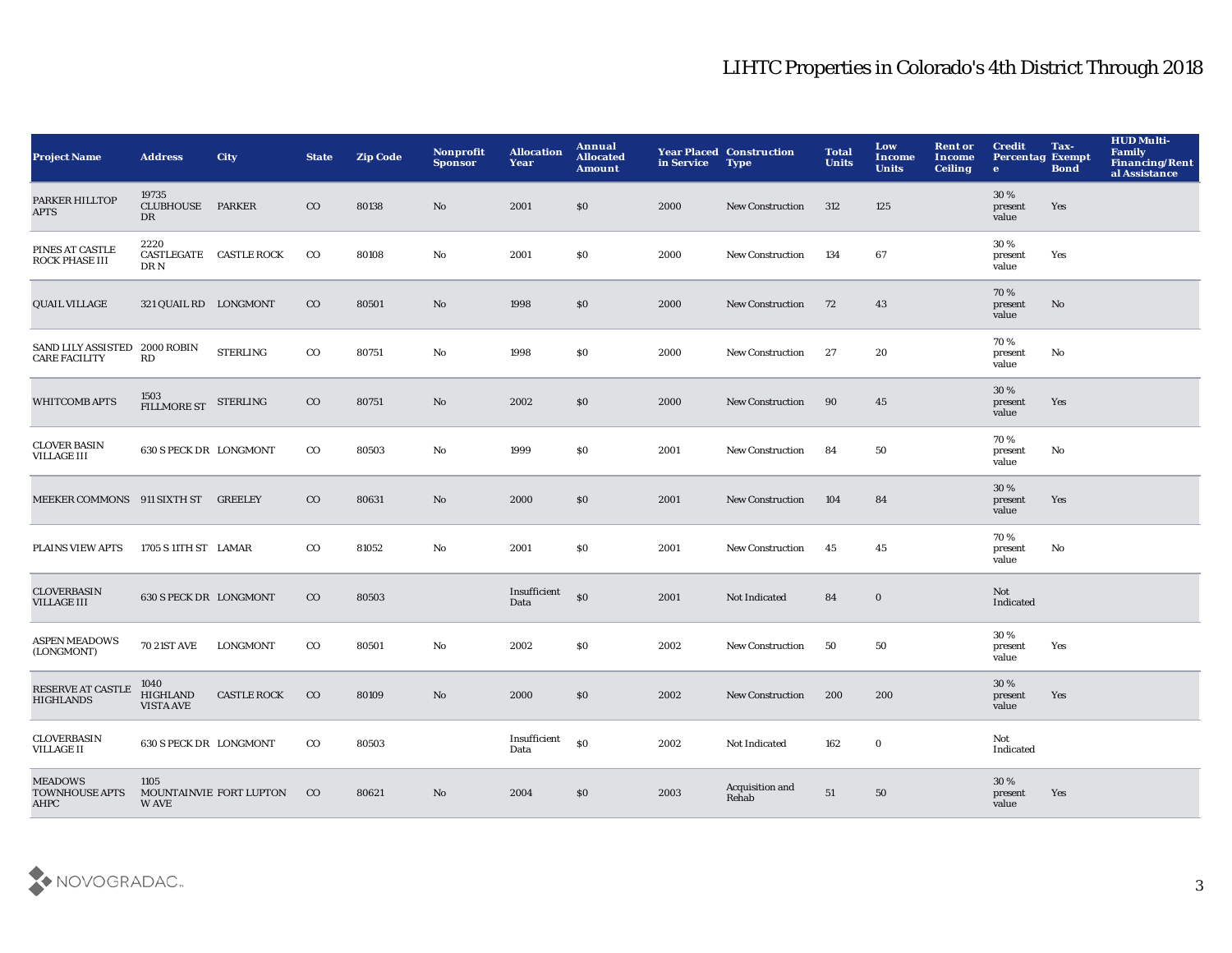| <b>Project Name</b>                                         | <b>Address</b>                        | City                  | <b>State</b> | <b>Zip Code</b> | <b>Nonprofit</b><br><b>Sponsor</b> | <b>Allocation</b><br>Year | <b>Annual</b><br><b>Allocated</b><br><b>Amount</b> | in Service | <b>Year Placed Construction</b><br><b>Type</b> | <b>Total</b><br><b>Units</b> | Low<br>Income<br><b>Units</b> | <b>Rent or</b><br><b>Income</b><br><b>Ceiling</b> | <b>Credit</b><br><b>Percentag Exempt</b><br>$\bullet$ | Tax-<br><b>Bond</b>    | <b>HUD Multi-</b><br><b>Family</b><br>Financing/Rent<br>al Assistance |
|-------------------------------------------------------------|---------------------------------------|-----------------------|--------------|-----------------|------------------------------------|---------------------------|----------------------------------------------------|------------|------------------------------------------------|------------------------------|-------------------------------|---------------------------------------------------|-------------------------------------------------------|------------------------|-----------------------------------------------------------------------|
| UNIVERSITY PLAZA                                            | 1534 11TH AVE GREELEY                 |                       | $_{\rm CO}$  | 80631           | No                                 | 2002                      | $\$0$                                              | 2003       | Acquisition and<br>Rehab                       | 34                           | 34                            |                                                   | 30%<br>present<br>value                               | Yes                    |                                                                       |
| <b>LINCOLN POINTE</b><br>LOFTS I                            | 9783 PYRAMID $_{\rm ENGLEWOOD}$<br>CT |                       | $_{\rm CO}$  | 80112           | $\mathbf{No}$                      | 2005                      | \$0                                                | 2004       | New Construction                               | 133                          | 133                           |                                                   | 30 %<br>present<br>value                              | Yes                    |                                                                       |
| <b>PRAIRIE SUN APTS</b>                                     | 1001<br><b>AVE</b>                    | MOUNTVIEW FORT LUPTON | $_{\rm CO}$  | 80621           | No                                 | 2003                      | \$0                                                | 2004       | <b>New Construction</b>                        | 50                           | 50                            |                                                   | 70%<br>present<br>value                               | No                     |                                                                       |
| SERENITY VILLAGE AP 3730 W 24TH                             |                                       | <b>GREELEY</b>        | $_{\rm CO}$  | 80634           | No                                 | 2004                      | \$0                                                | 2004       | New Construction                               | 192                          | 192                           |                                                   | 30%<br>present<br>value                               | Yes                    |                                                                       |
| <b>PARKSIDE APTS</b>                                        | 1209 TULIP ST LONGMONT                |                       | $_{\rm CO}$  | 80501           | $\mathbf{No}$                      | 2006                      | \$107,292                                          | 2006       | Acquisition and<br>Rehab                       | 50                           | 50                            | 60% AMGI                                          | 30%<br>present<br>value                               | Yes                    |                                                                       |
| MOUNTAIN VIEW PLA $_{\rm ST}^{1350\, \rm COLIVER}$ LONGMONT |                                       |                       | $_{\rm CO}$  | 80501           | No                                 | 2006                      | \$116,578                                          | 2006       | Acquisition and<br>Rehab                       | 80                           | 80                            | 60% AMGI                                          | 30%<br>present<br>value                               | Yes                    |                                                                       |
| BIRCHWOOD MANOR 2830 W 27TH<br><b>APTS</b>                  | <b>STLN</b>                           | <b>GREELEY</b>        | $_{\rm CO}$  | 80634           | No                                 | 2008                      | \$277,556                                          | 2006       | Acquisition and<br>Rehab                       | 162                          | 161                           | 60% AMGI                                          | 30 %<br>present<br>value                              | Yes                    |                                                                       |
| NORTHEAST PLAZA                                             | 1212 PHELPS<br>${\cal S}{\cal T}$     | <b>STERLING</b>       | $\rm{CO}$    | 80751           |                                    | Insufficient<br>Data      | \$0                                                | 2006       | Not Indicated                                  | 47                           | $\mathbf 0$                   |                                                   | Not<br>Indicated                                      |                        |                                                                       |
| <b>DOVE VALLEY</b><br><b>SENIOR HOUSING</b>                 | 1101<br>SANDPIPER LN MILLIKEN         |                       | $_{\rm CO}$  | 80543           | $\mathbf{No}$                      | 2006                      | \$187,319                                          | 2007       | New Construction                               | 20                           | 20                            | 60% AMGI                                          | 70%<br>present<br>value                               | $\mathbf{N}\mathbf{o}$ |                                                                       |
| <b>VILLAGE PLACE AT</b><br><b>LONGMONT</b>                  | 600 COFFMAN LONGMONT<br><b>ST</b>     |                       | $_{\rm CO}$  | 80501           | No                                 | 2008                      | \$292,010                                          | 2007       | Acquisition and<br>Rehab                       | 72                           | 72                            | 60% AMGI                                          | 30 %<br>present<br>value                              | Yes                    |                                                                       |
| <b>CANNERY</b>                                              | 15 THIRD AVE LONGMONT                 |                       | $_{\rm CO}$  | 80501           | Yes                                | 2007                      | \$327,538                                          | 2008       | Acquisition and<br>Rehab                       | 94                           | 94                            |                                                   | 30%<br>present<br>value                               | Yes                    |                                                                       |
| <b>COTTONWOOD</b><br><b>TOWNHOMES</b>                       | 10 E GARDEN<br>DR                     | <b>WINDSOR</b>        | $_{\rm CO}$  | 80550           | Yes                                | 2009                      | \$64,023                                           | 2008       | Acquisition and<br>Rehab                       | 37                           | ${\bf 36}$                    | 60% AMGI                                          | 30%<br>present<br>value                               | Yes                    |                                                                       |
| LINCOLN POINTE<br><b>LOFTS II</b>                           | 9783 PYRAMID<br><b>CT</b>             | <b>ENGLEWOOD</b>      | $_{\rm CO}$  | 80112           |                                    | Insufficient<br>Data      | \$0                                                | 2008       | Not Indicated                                  | 88                           | $\bf{0}$                      |                                                   | Not<br>Indicated                                      |                        |                                                                       |

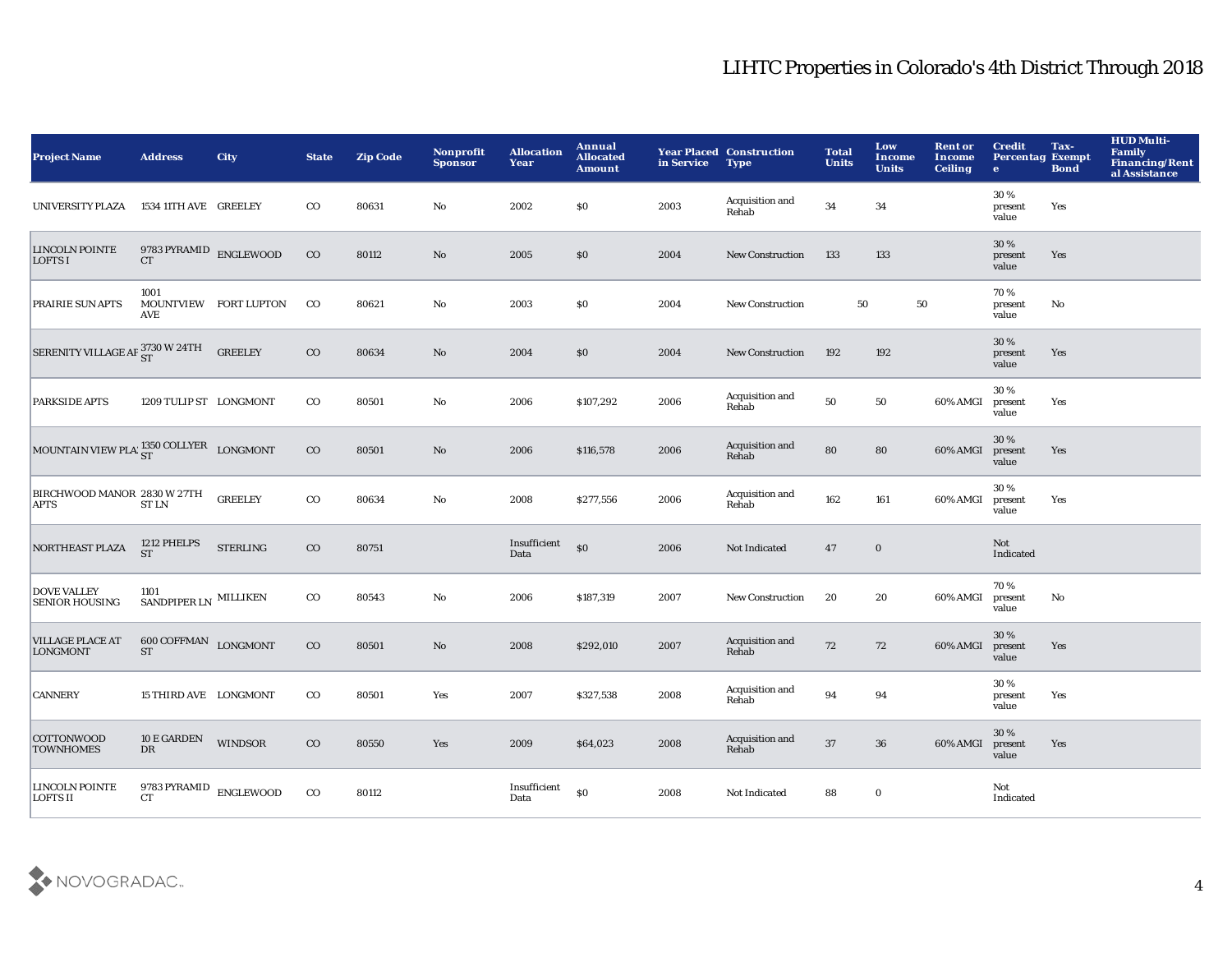| <b>Project Name</b>                                        | <b>Address</b>                                       | <b>City</b>               | <b>State</b> | <b>Zip Code</b> | <b>Nonprofit</b><br><b>Sponsor</b> | <b>Allocation</b><br>Year | Annual<br><b>Allocated</b><br><b>Amount</b> | in Service | <b>Year Placed Construction</b><br><b>Type</b> | <b>Total</b><br><b>Units</b> | Low<br><b>Income</b><br><b>Units</b> | <b>Rent or</b><br><b>Income</b><br><b>Ceiling</b> | <b>Credit</b><br><b>Percentag Exempt</b><br>$\bullet$ | Tax-<br><b>Bond</b> | <b>HUD Multi-</b><br>Family<br><b>Financing/Rent</b><br>al Assistance |
|------------------------------------------------------------|------------------------------------------------------|---------------------------|--------------|-----------------|------------------------------------|---------------------------|---------------------------------------------|------------|------------------------------------------------|------------------------------|--------------------------------------|---------------------------------------------------|-------------------------------------------------------|---------------------|-----------------------------------------------------------------------|
| <b>ASPEN MEADOWS</b><br><b>NEIGHBORHOOD</b>                | <b>50 21ST AVE</b>                                   | <b>LONGMONT</b>           | $_{\rm CO}$  | 80501           | No                                 | 2010                      | \$522,549                                   | 2011       | <b>New Construction</b>                        | 28                           | 28                                   | 50% AMGI                                          | 70%<br>present<br>value                               | No                  |                                                                       |
| WINDSOR MEADOWS 1500 TIPTON<br>APTS                        | DR                                                   | WINDSOR                   | $_{\rm CO}$  | 80550           | No                                 | 2013                      | \$772,416                                   | 2014       | New Construction                               | 44                           | 43                                   |                                                   | 70%<br>present<br>value                               | No                  | No                                                                    |
| <b>CHINOOK WIND</b><br><b>APARTMENTS</b>                   | 6622 W 10TH<br><b>STREET</b>                         | <b>GREELEY</b>            | $_{\rm CO}$  | 80634           | $\mathbf{N}\mathbf{o}$             | 2014                      | \$931,584                                   | 2015       | <b>New Construction</b>                        | 60                           | 59                                   |                                                   | 70%<br>present<br>value                               | $\mathbf{No}$       | No                                                                    |
| <b>KIMBARK</b><br><b>APARTMENTS</b>                        | $1200\,$ KIMBARK $_{\rm{LONGMONT}}$<br><b>STREET</b> |                           | $_{\rm CO}$  | 80501           | Yes                                | 2015                      | \$268,045                                   | 2016       | Not Indicated                                  | 48                           | 48                                   | 50% AMGI                                          | 30%<br>present<br>value                               | Yes                 | No                                                                    |
| MISSION VILLAGE OF 320 23RD AVE. GREELEY<br><b>GREELEY</b> |                                                      |                           | $_{\rm CO}$  | 80631           | No                                 | 2015                      | \$990,000                                   | 2016       | <b>New Construction</b>                        | 50                           | 50                                   | 60% AMGI                                          | 70%<br>present<br>value                               | No                  | No                                                                    |
| <b>SOL NACIENTE</b>                                        |                                                      | 322 LINDA ST. FORT MORGAN | $_{\rm CO}$  | 80701           | Yes                                | 2015                      | \$882,402                                   | 2016       | <b>New Construction</b>                        | 50                           | 50                                   | 60% AMGI                                          | 70%<br>present<br>value                               | No                  | No                                                                    |
| <b>SPRING CREEK</b><br><b>APARTMENTS</b>                   | 320<br>HOMESTEAD LONGMONT<br><b>PARKWAY</b>          |                           | $_{\rm CO}$  | 80501           | No                                 | 2015                      | \$888,948                                   | 2016       | <b>New Construction</b>                        | 60                           | 60                                   | 60% AMGI                                          | 70%<br>present<br>value                               | $\mathbf{No}$       | $\mathbf{N}\mathbf{o}$                                                |
| <b>WINDSOR MEADOWS</b><br>APARTMENTS PHASE<br>II           | 1500 TIPTON<br><b>DRIVE</b>                          | <b>WINDSOR</b>            | $_{\rm CO}$  | 80550           | Yes                                | 2015                      | \$278,159                                   | 2016       | <b>New Construction</b>                        | 36                           | 36                                   | 60% AMGI                                          | 30%<br>present<br>value                               | No                  | No                                                                    |
| <b>CENTENNIAL PARK</b><br><b>APARTMENTS</b>                | <b>1025 PACE</b><br><b>STREET</b>                    | <b>LONGMONT</b>           | $_{\rm CO}$  | 80501           | No                                 | 2015                      | \$876,289                                   | 2017       | <b>New Construction</b>                        | 140                          | 140                                  | 60% AMGI                                          | 30%<br>present<br>value                               |                     | $\mathbf{N}\mathbf{o}$                                                |
| <b>COPPER PEAK</b><br><b>APARTMENTS</b>                    | 2770 COPPER<br>PEAK LANE                             | <b>LONGMONT</b>           | $_{\rm CO}$  | 80504           | No                                 | 2015                      | \$13,258,740                                | 2017       | <b>New Construction</b>                        | 240                          | 240                                  | 60% AMGI                                          | 30%<br>present<br>value                               |                     | No                                                                    |
| <b>COPPER STEPPE</b><br><b>APARTMENTS</b>                  | 10405 VIENNA PARKER<br><b>STREET</b>                 |                           | $_{\rm CO}$  | 80134           | $\rm No$                           | 2015                      | \$13,647,005                                | 2017       | <b>New Construction</b>                        | 264                          | 264                                  | 60% AMGI                                          | 30 %<br>present<br>value                              |                     | No                                                                    |
| <b>GUADALUPE</b><br><b>APARTMENTS</b>                      | 1442 N 11TH<br>AVE.                                  | <b>GREELEY</b>            | $_{\rm CO}$  | 80631           | No                                 | 2015                      | \$6,039,832                                 | 2017       | <b>New Construction</b>                        | -47                          | 47                                   | 60% AMGI                                          | 30%<br>present<br>value                               |                     | No                                                                    |
| <b>PORTER HOUSE</b><br><b>APARTMENTS</b>                   | <b>MEADOWVIE</b><br>W AT W T-<br><b>BONE LOT 8</b>   | <b>GREELEY</b>            | $_{\rm CO}$  | 80634           | No                                 | 2015                      | \$618,957                                   | 2017       | <b>New Construction</b>                        | 100                          | 100                                  | 60% AMGI                                          | 30 %<br>present<br>value                              |                     | No                                                                    |